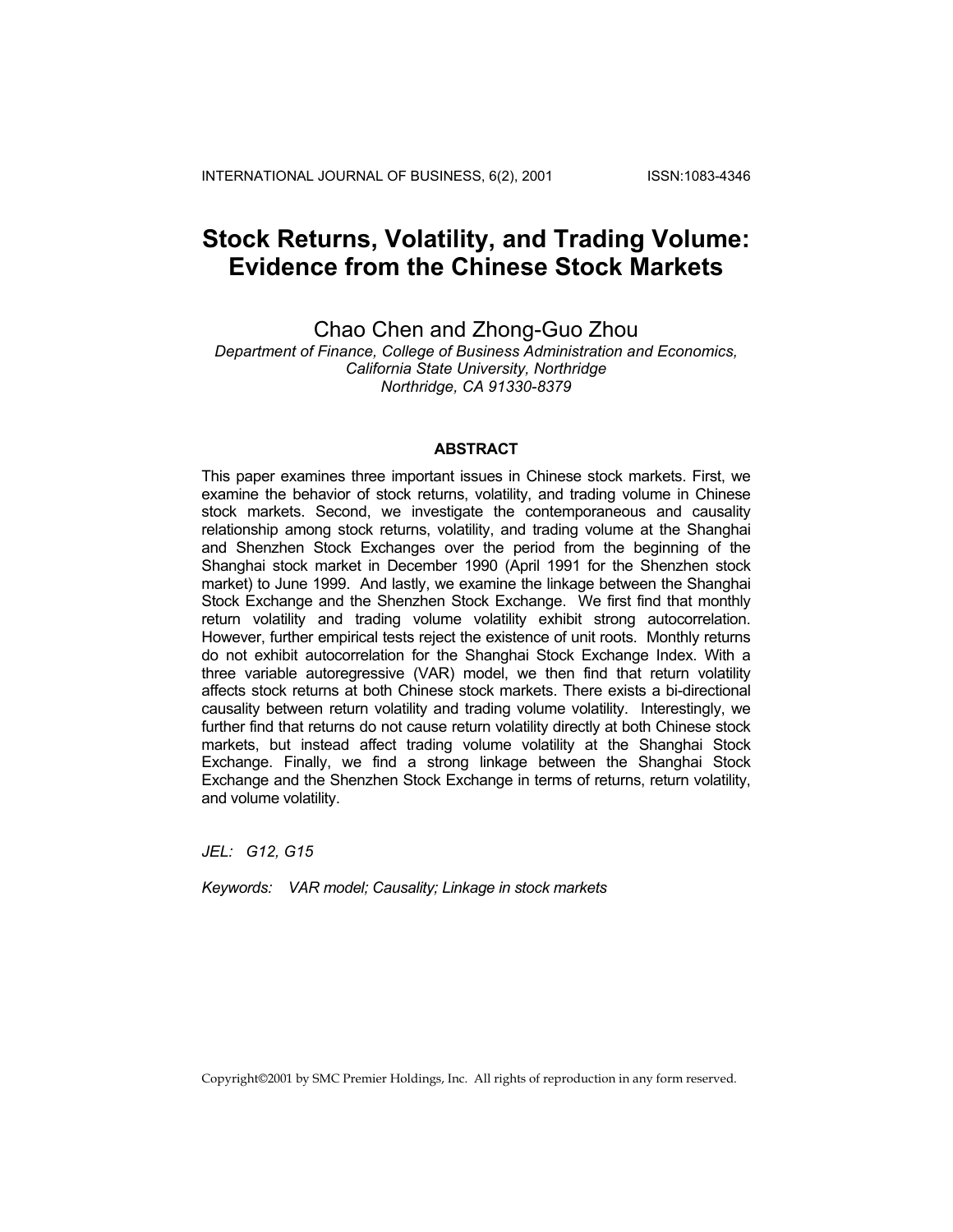# **I. INTRODUCTION**

Previous research has shown that an individual firm's stock return volatility rises after stock prices fall. Two popular explanations of this finding are the leverage effect and time-varying risk premiums. The leverage effect predicts that a decrease in a firm's stock price reduces the value of equity, and therefore, increases the debt ratio of the firm. As a result, the risk associated with the firm increases, causing higher stock return volatility. The time-varying risk premium argues that an expected increase in stock return volatility increases the risk of holding the stock. To compensate for the additional risk, investors require a higher expected risk premium. As a consequence, we should observe an immediate stock price decline.

If price and quantity are two fundamentals in a financial demand and supply system, then the importance of trading volume and its information content should not be ignored when we study the financial market interactions. Unfortunately most research has focused on the behavior and relationship between returns and return volatility, while less study has been done on trading volume volatility. The relationship among returns, return volatility, and trading volume volatility has received far less attention.

This paper examines three important issues related to the relationship among stock returns, volatility, and trading volume in Chinese stock markets. First, we examine the behavior of stock returns, volatility, and trading volume. Second, we investigate the contemporaneous and causality relationship among stock returns, volatility, and trading volume at the Shanghai and Shenzhen Stock Exchanges over the period from the beginning of these markets (from December 1990 for the Shanghai Stock Exchange and from April 1991 for the Shenzhen Stock Exchange) to June 1999. Lastly, we examine the linkage between the Shanghai Stock Exchange and the Shenzhen Stock Exchange. We first find that monthly return volatility and trading volume volatility exhibit strong autocorrelation. However, further empirical tests reject the existence of unit roots. Monthly returns do not exhibit autocorrelation for the Shanghai Stock Exchange Index. In contrast with the previous findings with the U.S. data, we find a strongly positive contemporaneous relationship between returns and volatility for both Chinese stock markets. With a three variable VAR model, we further discover that return volatility affects stock returns at both Chinese stock markets. There exists a bidirectional causality between return volatility and volume volatility. Interestingly, we also find that returns do not cause return volatility directly at both Chinese stock markets, but instead affect trading volume volatility at the Shanghai Stock Exchange. Finally, we find a strong linkage between the Shanghai Stock Exchange and the Shenzhen Stock Exchange in terms of returns, return volatility, and volume volatility.

The remainder of the paper is organized as follows. Section 2 briefly reviews the literature. Section 3 describes the data set. The methodology and hypotheses are discussed in Section 4. Section 5 provides the empirical results, along with discussions of their implications and Section 6 concludes the paper.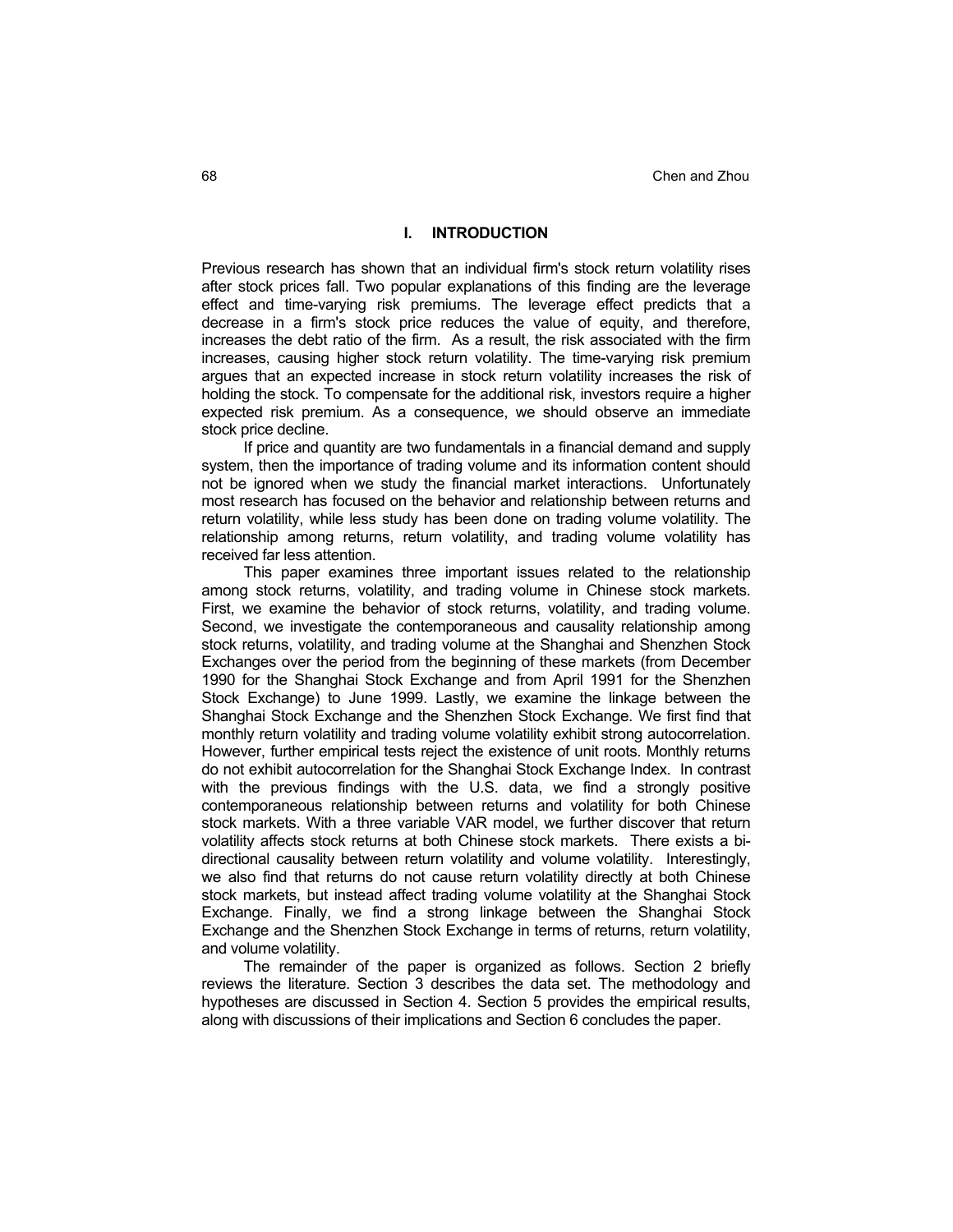#### **II. LITERATURE REVIEW**

Black (1976) is the first to examine the relationship between stock returns and volatility by using a sample of 30 industrial stocks in the period of 1962-75. He estimated the following model for stock i between months t and t+1:

$$
\frac{\sigma_{i,t+1} - \sigma_{i,t}}{\sigma_{i,t}} = \alpha_0 + \lambda_0 r_{i,t} + \varepsilon_{0,t+1}
$$
 (1)

where  $\sigma_{i,t}$  and  $\sigma_{i,t+1}$  are the monthly standard deviations of stock i's returns in time t and t+1 respectively, estimated by using the daily stock returns within the month,  $r_{i,t}$  is the stock i's return in month t,  $\alpha_0$  and  $\lambda_0$  are regression coefficients, and  $\varepsilon_{0,t+1}$  is an error term. He found that the coefficient  $\lambda_0$  was always negative and usually less than -1.

Christie (1982) used a similar approach to examine this problem using quarterly data in 1962-78. With a larger sample size of 379 firms, he found that the average coefficient of  $\lambda_0$  was negative and around -0.23. In addition, Christie also considered the leverage effect and found that a firm's debt equity ratio was an important determinant in causing negative  $\lambda_0$ . Nelson (1991), Cheung and Ng (1992) considered several nonlinear models and found that over 95% of firms under consideration exhibited a negative relationship between stock returns and volatility.

Duffee (1995) examined the problem from a slightly different angle. He noticed that regression (1) is equivalent to the following regression:

$$
\log\left(\frac{\sigma_{i,t+1}}{\sigma_{i,t}}\right) = \alpha_0 + \lambda_0 \, r_{i,t} + \varepsilon_{0,t+1} \tag{2}
$$

where log is the natural logarithm. Note that regression (2) can be further decomposed into two separate regressions as follows:

$$
\log(\sigma_{i,t}) = \alpha_1 + \lambda_1 r_{i,t} + \varepsilon_{1,t}
$$
 (3)

$$
\log(\sigma_{i,t+1}) = \alpha_2 + \lambda_2 r_{i,t} + \varepsilon_{2,t+1} \,,\tag{4}
$$

and the coefficient interested in (2),  $\lambda_0$ , is the difference between the regression coefficients of  $\lambda_2$  and  $\lambda_1$  in (4) and (3).

After studying the relationship between return and volatility for the stocks traded in NYSE/AMEX, Duffee (1995) found that  $\lambda_1$  is strongly positive and significant in (3). The sing of  $\lambda_2$  in regression (4) is ambiguous. In addition,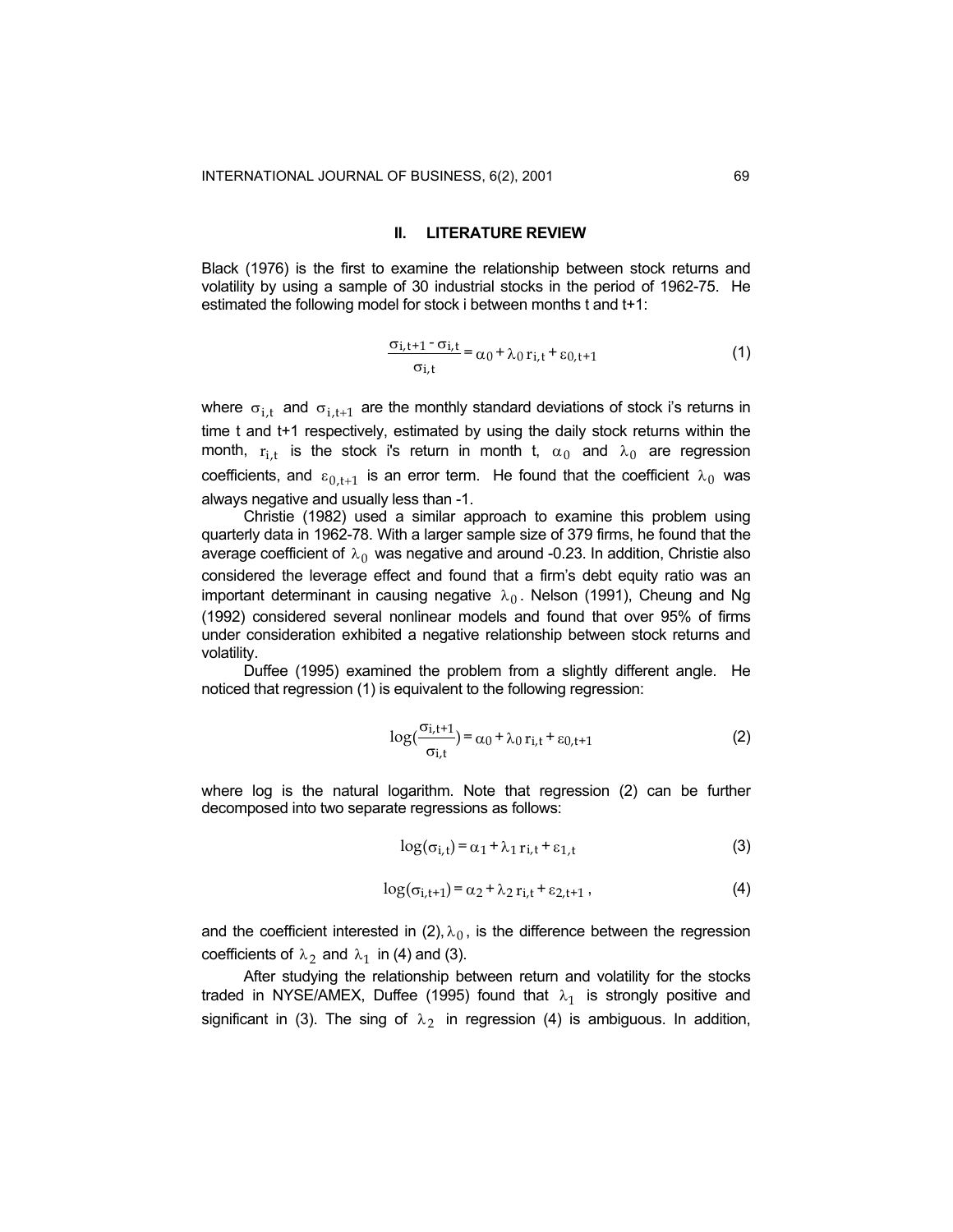$\lambda_1$  always exceeds  $\lambda_2$ , which makes  $\lambda_0$  negative. These results indicate that a positive contemporaneous relation between firm stock returns and return volatility in (3) causes the negative relation between the change in volatility and stock returns in (2). Furthermore, he confirmed that at the aggregate level based on a stock market index,  $\lambda_1$  turns out to be negative. That raises the question of why the relationship between stock returns and volatility behaves so differently at the aggregate level than the individual firm level, which partially motivates this study.

#### **III. DATA**

The data used in this study includes monthly time series of stock index returns, return volatility, and trading volume volatility. The daily stock indices and trading volume of the Shanghai Stock Exchange and the Shenzen Stock Exchange are obtained from the *Securities Times*. In order to construct monthly time series, we hand-collect the daily data for the entire sample period, starting from the beginning of the Shanghai Stock Exchange in December 1990 and the Shenzhen Stock Exchange in April 1991 to June 1999.

For the monthly returns, we use  $(P_t - P_{t-1}) / P_{t-1}$ , where  $P_t$  is the index price at the end of month t while  $P_{t-1}$  is the index price at the end of month t-1.<sup>1</sup> For the market return volatility, we calculate the mean-adjusted monthly standard deviation based on the daily index returns. $^2$  The daily index returns are calculated in the same way as the monthly returns. The advantage of using the meanadjusted monthly standard deviation as a proxy for the market return volatility is that it is capable of truly reflecting the dispersion of the daily index returns from its monthly average. The volume volatility is defined as the monthly mean-adjusted standard deviation of the logarithm of daily trading volume.

#### **IV. METHODOLOGY**

We first examine the stationarity of monthly return volatility and volume volatility for both Shanghai and Shenzhen stock markets.<sup>3</sup> We perform the ARMA process, along with the Dickey-Fuller unit root test in order to ensure that the regression results obtained later are robust. The seasonal behavior for the Shanghai and Shenzhen stock index returns are also analyzed and identified.

After checking the stationarity of return volatility and volume volatility, we then extend Dufee's (1995) approach to examine the contemporaneous relationship among market returns, return volatility, and volume volatility. We estimate the regression of

$$
\ln\left(\frac{\sigma_t}{\sigma_{t-1}}\right) = \alpha_0 + \alpha_1 R_{t-1} + \alpha_2 \ln\left(\frac{v_t}{v_{t-1}}\right) + \mu_{1,t},\tag{5}
$$

which can be further decomposed into the following two regressions: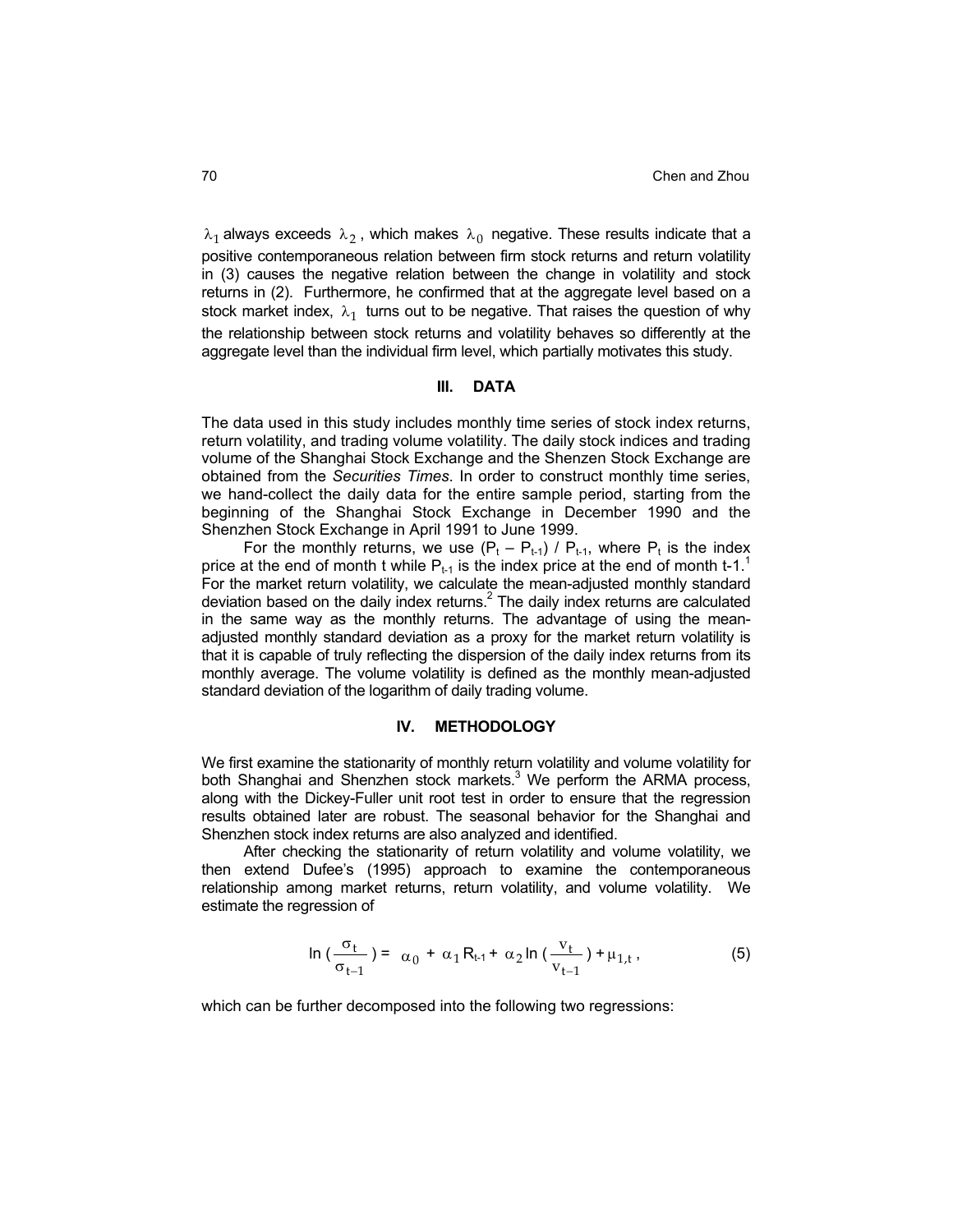$$
\ln (\sigma_t) = \beta_0 + \beta_1 R_{t-1} + \beta_2 \ln (v_t) + \mu_{2,t},
$$
 (6)

$$
\ln (\sigma_{t-1}) = \lambda_0 + \lambda_1 R_{t-1} + \lambda_2 \ln (v_{t-1}) + \mu_{3,t}, \qquad (7)
$$

where  $\sigma_t$  and  $\sigma_{t-1}$  are return volatility in months t and t-1, R<sub>t-1</sub> is the market index return in month t-1,  $v_t$  and  $v_{t-1}$  are volume volatility in months t and t-1, and  $\mu_{i,t}$  are the error terms. The coefficients in regression (5) can be obtained from regressions (6) and (7) under the constraint that  $\beta_2$  =  $\lambda_2$ . The results from regressions (6) and (7) will provide empirical evidence regarding the contemporaneous relationship among returns, volatility, and trading volume for both Chinese stock markets.

In order to examine the causality relationship among stock returns, return volatility, and trading volume volatility we further propose a three variable VAR model. We follow Granger's definition (1969) of causality: x 'causes' y if and only if y is better predicted using the past history of x, together with the past history of y itself, rather than using just the past history of the y variable. Generally, the unidirectional Granger causality test is carried out by using an F-test on the coefficients of the lagged values of x's in the regression of y on its past values and the past values of x.

Let  $x_t$  be ln ( $\frac{0 \text{ t}}{\sigma_{t-1}}$ t  $\frac{\sigma_t}{\sigma_{t-1}}$ ) and  $y_t$ be ln ( $\frac{v_t}{v_{t-1}}$ t v v −  $.4$  The VAR model takes the form

of

$$
x_{t} = c1 + \sum_{i=1}^{m1} \beta 1_{i} x_{t-i} + \sum_{i=1}^{n1} \delta 1_{i} y_{t-i} + \sum_{i=1}^{p1} \gamma 1_{i} R_{t-i} + \varepsilon_{1,t}
$$
(8)

$$
y_{t} = c2 + \sum_{i=1}^{m} \beta 2_{i} y_{t-i} + \sum_{i=1}^{n} \delta 2_{i} x_{t-i} + \sum_{i=1}^{p} \gamma 2_{i} R_{t-i} + \varepsilon 2_{,t}
$$
 (9)

$$
R_{t} = c_3 + \sum_{i=1}^{m3} \beta_{3i} R_{t-i} + \sum_{i=1}^{n3} \delta_{3i} x_{t-i} + \sum_{i=1}^{p3} \gamma_{3i} y_{t-i} + \varepsilon_{3,t},
$$
 (10)

where  $R_t$  is the return in month t,  $\varepsilon_{1,t}$ ,  $\varepsilon_{2,t}$  and  $\varepsilon_{3,t}$  are the residuals in the VAR model which can be correlated with each other, and m, n, and p are the numbers of lags in the VAR model. Our test procedure works as follows: First, we estimate equation (8) using ordinary least squares (OLS) by treating the VAR model as a system of seemingly unrelated regression equations (SURE). By setting  $n1 = p1 =$ 0 in (8), we use the Akaike's Information Criterion, the Akaike's Final Prediction Error (FPE), as the criterion to choose the optimal lag of m1 in order to minimize FPE:

$$
FPE(m1) = \left(\frac{T + k}{T - k}\right)\left(\frac{SSR(m1)}{T}\right)
$$
\n(11)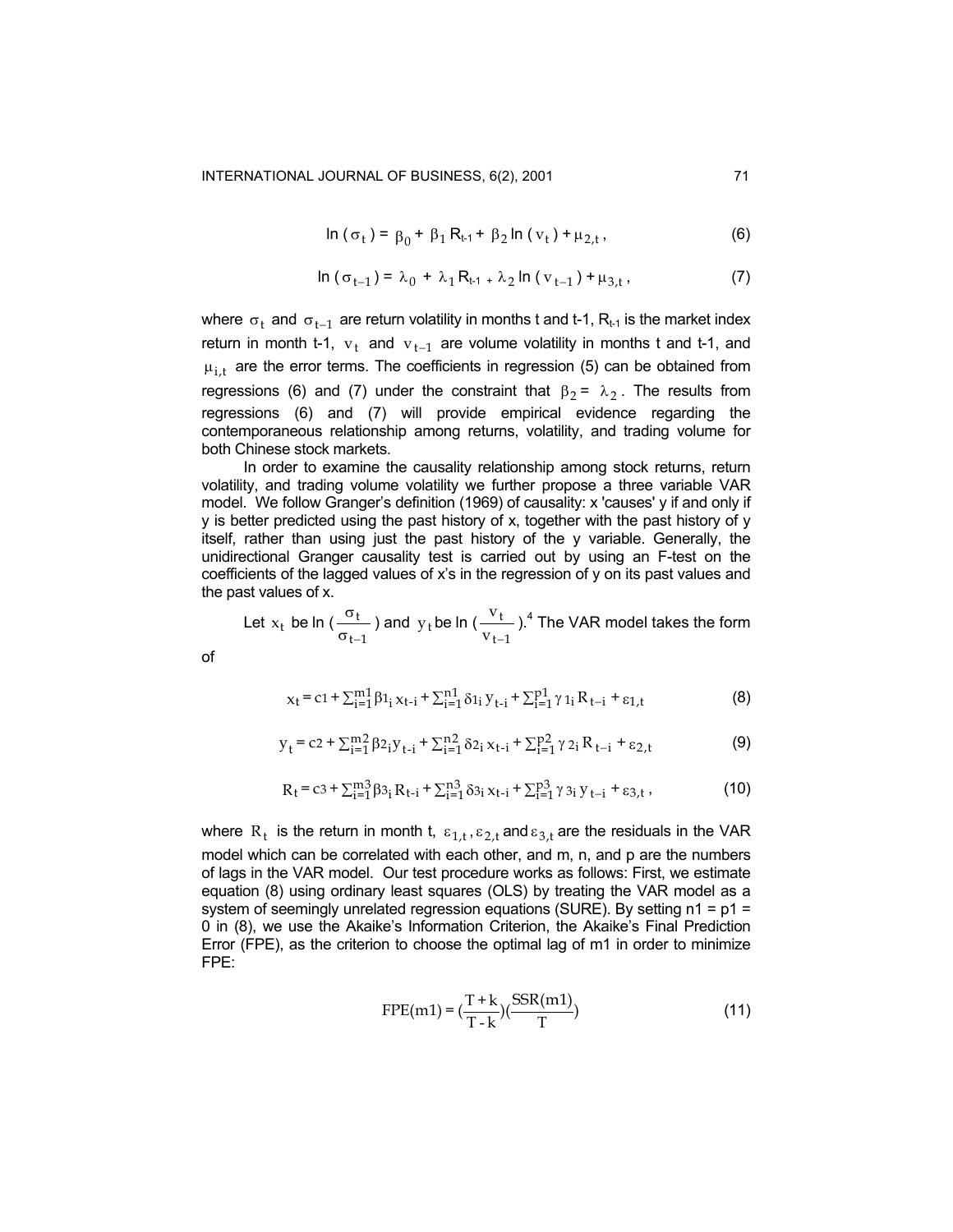where  $T$  is the sample size,  $k = m1+1$  (the number of coefficients estimated, including the constant), while SSR(m1) is the sum of the squared residuals given the lag of m1.<sup>5</sup> By fixing m1 at its optimal lag m1\*, we further search for the optimal n1 in (8) and test if volume volatility causes return volatility by examining the following null hypothesis: ${}^{6}H_{0}$ :  $\delta1_{i} = 0$ , for i = 1 to n1.

In testing  $H_0$ , the standard F-test is used. It is defined as:

$$
F = \frac{\frac{SSR_R - SSR_U}{n1}}{\frac{SSR_U}{T - (n1 + m1^*)}},
$$
\n(12)

where m1\* is the optimal lag found in the previous step. If the null hypothesis is rejected it suggests that trading volume causes return volatility. Finally, by fixing the optimal lags of m1\* and n1\* in (8), we further examine whether or not returns cause return volatility by testing the null hypothesis:  $\gamma 1_i = 0$  for i = 1 to p1<sup>\*</sup>, using the traditional F-test described in  $(12)$ .<sup>7</sup> We repeat the same procedure in (9) to test if volatility and returns cause volume volatility, and again in (10) to examine whether return volatility and volume volatility cause returns. To make sure that the results obtained are valid from SURE, we check the regression residuals from (8), (9) and (10) to see if they are correlated. If uncorrelated, equations (8), (9), and (10) can be estimated either separately or jointly. The results should not be significantly different. If the residuals are found correlated, then we have to reestimate the VAR model jointly with the optimal lags found in the previous procedure along with the adjustment for correlation in residuals.

Finally, we check for the linkage between stock returns, return volatility, and trading volume volatility at the Shanghai Stock Exchange and the Shenzhen Stock Exchange by running the regression of

$$
S_t = \alpha + \beta z_t + \varepsilon_t, \qquad (13)
$$

where  $S_t$  can be the index return, return volatility, or trading volume volatility at the Shanghai Stock Exchange, while  $z_t$  is the corresponding variables at the Shenzhen Stock Exchange. If the two markets are closely correlated, we expect that the estimated coefficient  $\beta$  should be significant and close to 1.

#### **V. EMPIRICAL RESULTS AND IMPLICATIONS**

Figure 1 shows the monthly Shanghai Stock Exchange index return volatility in terms of the mean-adjusted standard deviation using the daily index returns over the period of December 1990 to June 1999. It shows that the return volatility was high when the Exchange was first introduced in December 1990, and then began stabilizing after late 1995. Figure 2 shows the monthly Shenzhen Stock Exchange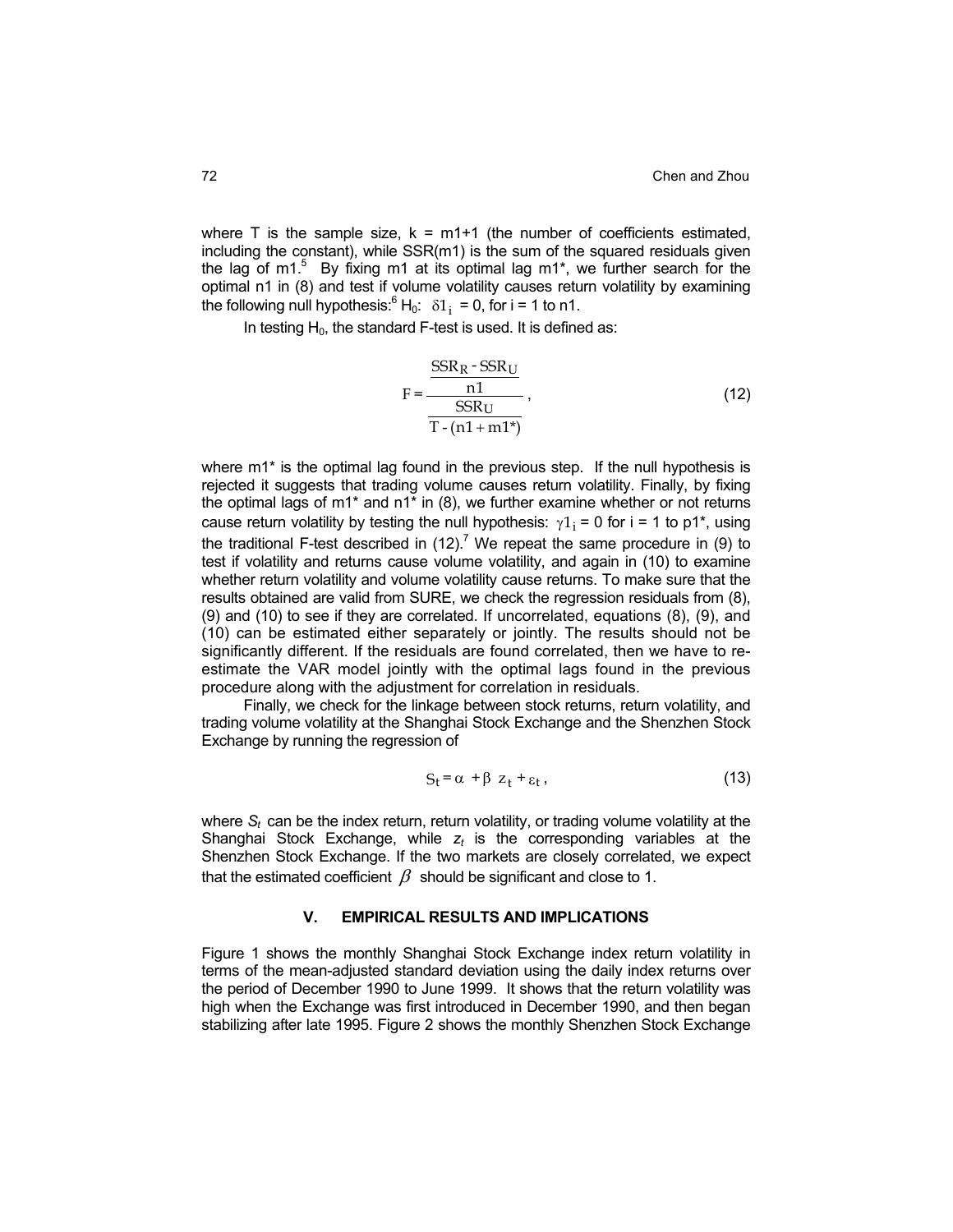index return volatility over the period of April 1991 to June 1999. It indicates that the market return volatility is not stable over time as it shifts with significant events, which is confirmed by a more detailed visual picture about the behavior of market returns month by month at the Shanghai Stock Exchange (Figure 3) and the Shenzhen Stock Exchange (Figure 4). Figures 5 and 6 show the monthly volatility of trading volume at the Shanghai Stock Exchange and the Shenzhen Stock Exchange, respectively.



**Figure 1**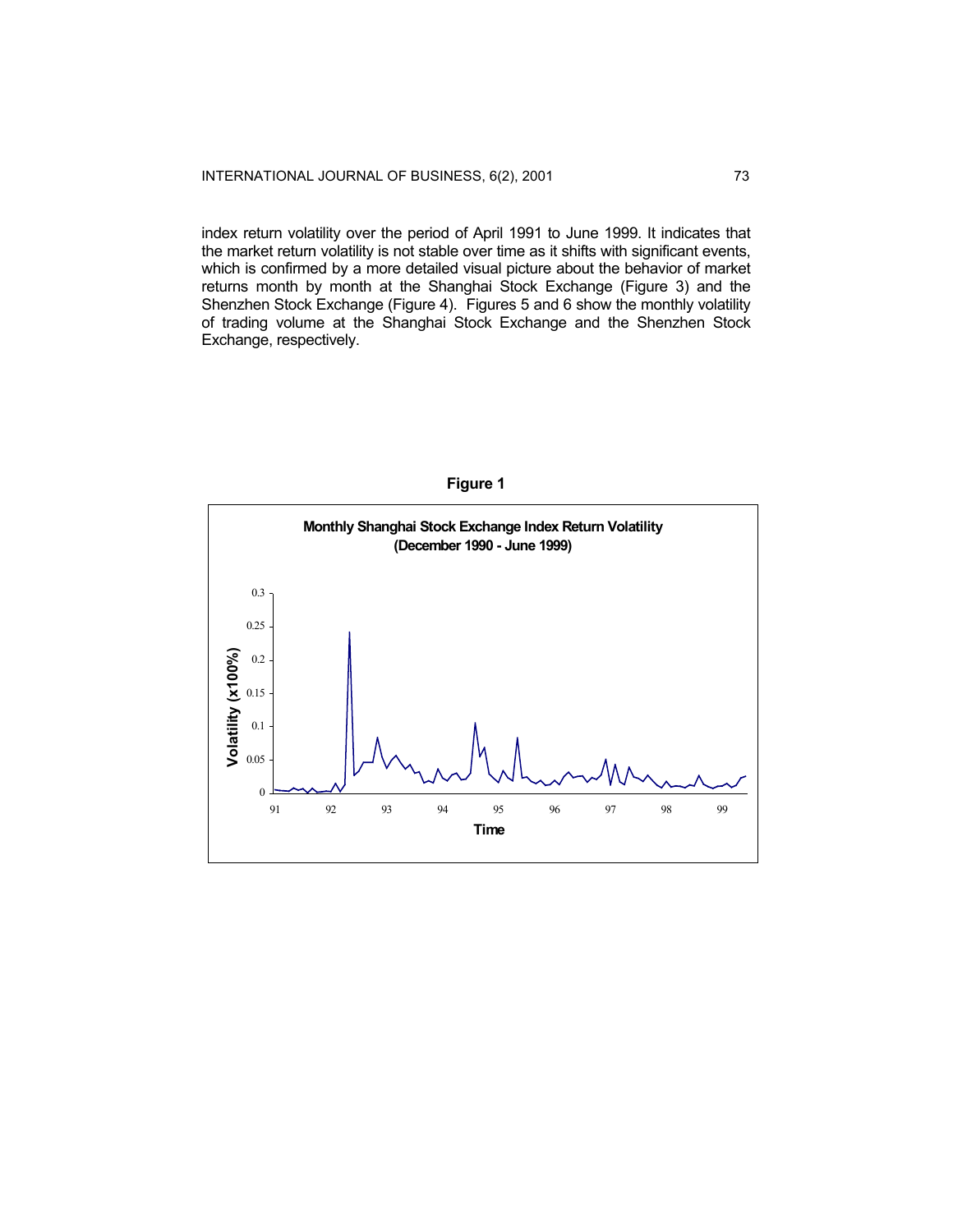



**Figure 3** 

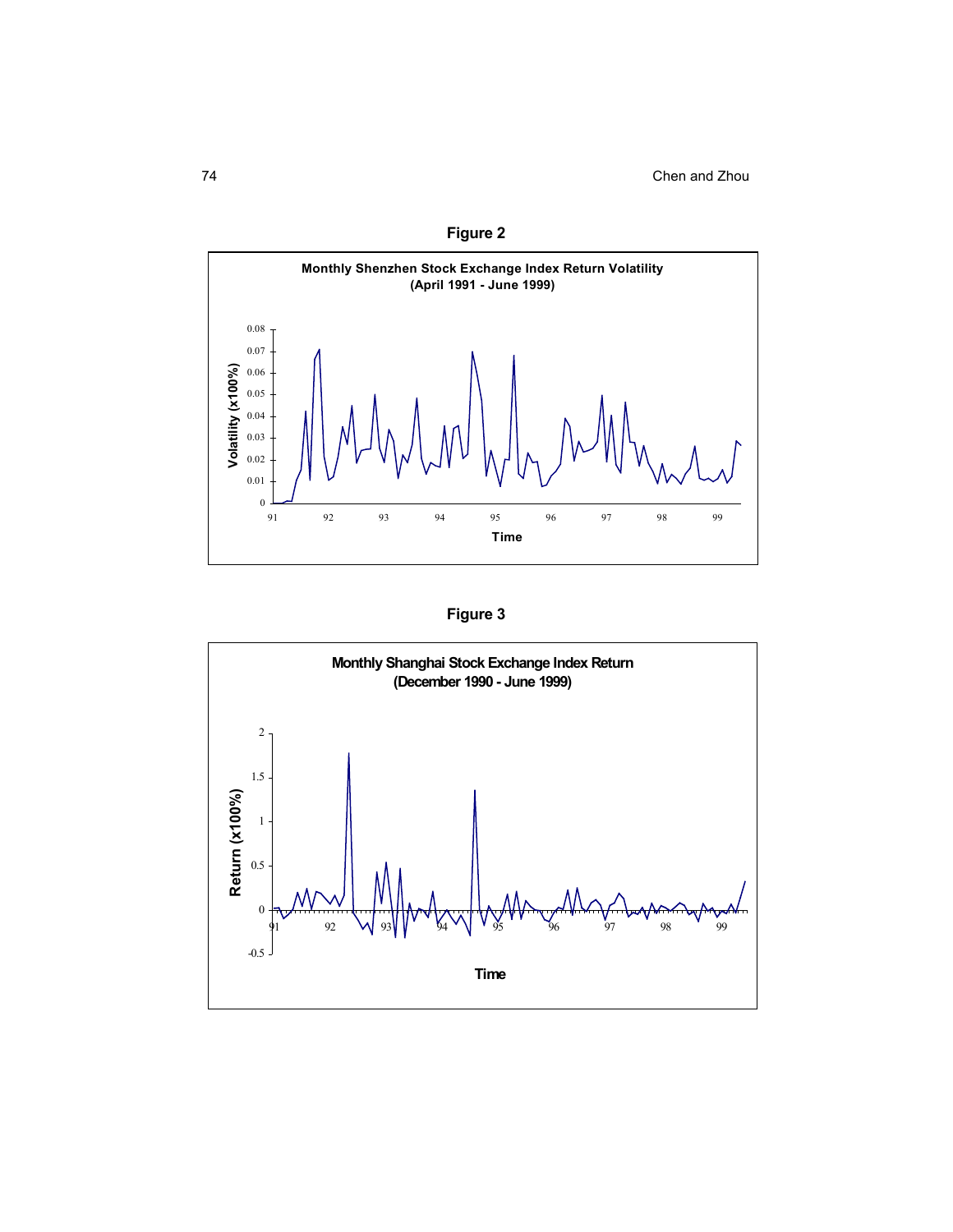**Figure 4** 





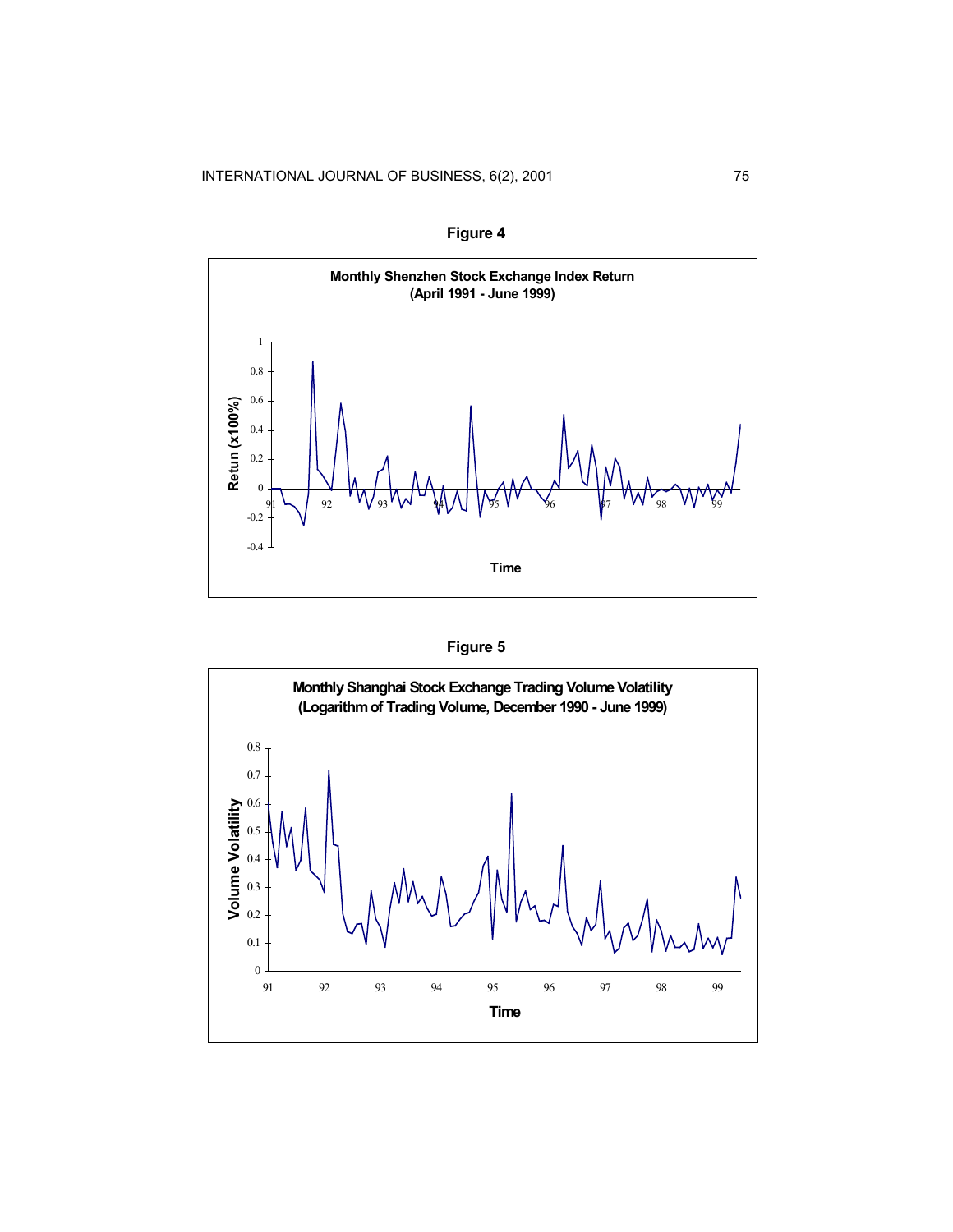



Table 1 presents the summary statistics of stock returns, return volatility, and trading volume volatility for the two stock markets in China. The average monthly return volatility are 2.57% and 2.35% over the sample periods at the Shanghai Stock Exchange and the Shenzen Stock Exchange, while the average monthly stock returns are 4.989% and 2.788%, respectively. Thus, for the performance in terms of the risk-adjusted returns, the Shanghai Stock Exchange outperforms that of the Shenzen Stock Exchange. We also find that over the two sub-periods, the average monthly return on the Shanghai Stock Exchange drops from 7.169% to 2.491%, accompanied by a decline in return volatility. On the other hand, the average monthly return on Shenzhen Stock Exchange increases from 1.818% to 3.818%, along with an increase in return volatility.

Table 2 shows the correlations among stock returns, return volatility, and trading volume volatility for the entire sample period and the two sub-periods. The statistics in Table 2 indicate that the correlation between monthly returns, return volatilities, and trading volume volatilities in the two Exchanges are 0.552, 0.377, and 0.502 respectively over the entire sample period. The correlation of returns and volatility at the Shanghai Stock Exchange is 0.638, and 0.375 at the Shenzhen Stock Exchange. We also notice that returns at one exchange are correlated to the volatility of another exchange. Similarly, return volatility at one exchange is correlated to the volume volatility at another exchange. Looking at the two sub-periods, we find that the correlation between returns in two markets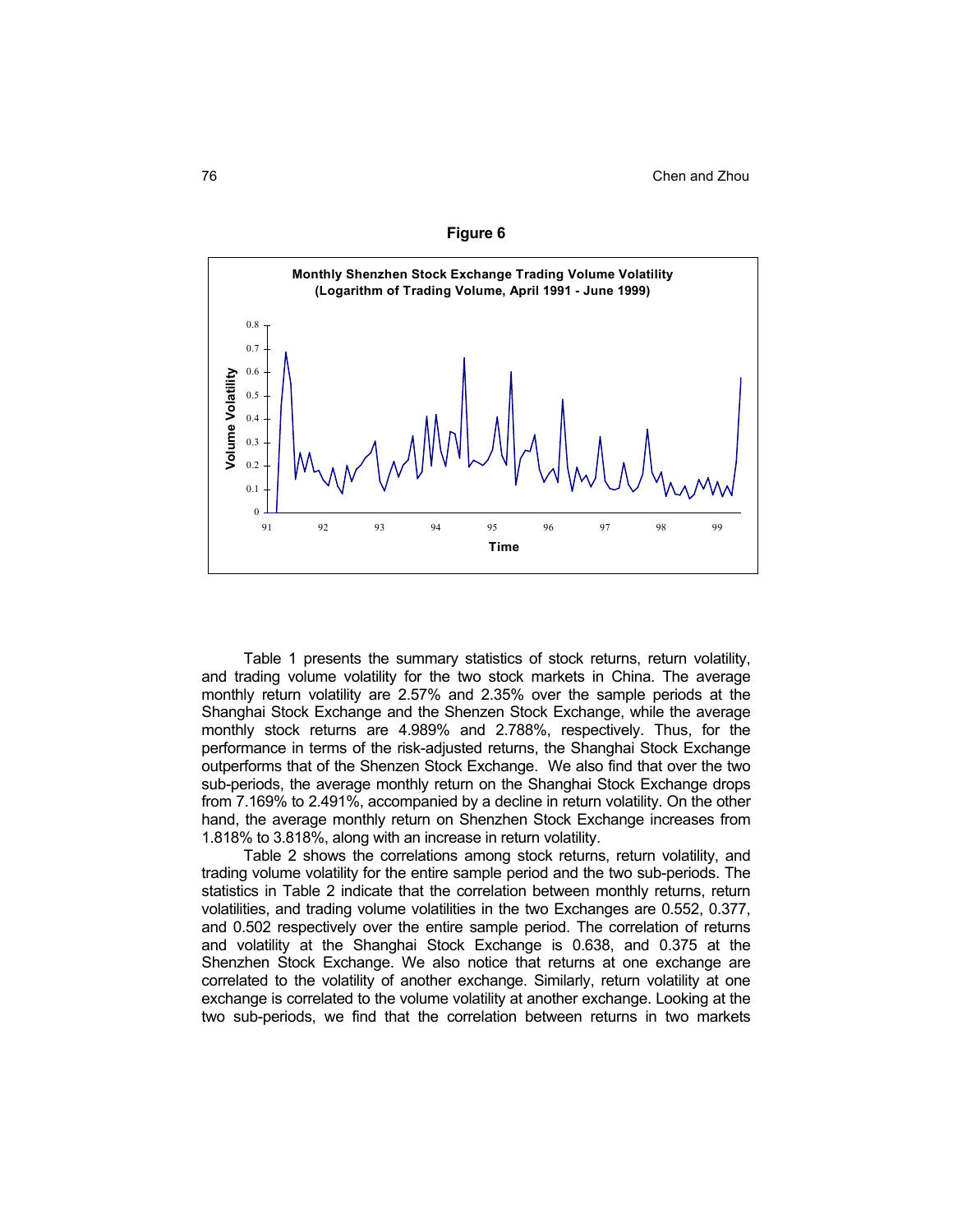increases to 0.822 in the second sub-period, which strongly indicates that the two markets tend to move together in recent years. The correlation between returns and return volatility is very strong in the first sub-period for both Exchanges, but becomes weaker in the second sub-period. On the other hand, the correlation between returns and volume volatility in both Exchanges increases over the second sub-period, indicating that the volume volatility has played a more important role in recent years.

Table 3 reports the test results of unit roots for returns, return volatility, and trading volume volatility at both Exchanges. We find that returns at both Exchanges are stationary. Even though we observe strong autocorrelation for return volatility and volume volatility at both financial markets in China, the empirical results show that there is no unit root for return volatility and volume volatility.<sup>8</sup>

#### **Table 1**

## Summary statistics of stock return, volatility, and trading volume for Chinese stock markets

| The Shanghai Stock Exchange (December 90 - June 1999) |                   |                   |                   |
|-------------------------------------------------------|-------------------|-------------------|-------------------|
|                                                       | $(12.90 - 06.99)$ | $(12.90 - 06.95)$ | $(07.95 - 06.99)$ |
| Average daily return                                  | 0.195%            | 0.257%            | 0.122%            |
| Standard deviation of daily return                    | 3.83%             | 4.86%             | 2.06%             |
| Coefficient of variation                              | 19.64             | 18.91             | 16.88             |
| Average monthly return                                | 4.989%            | 7.169%            | 2.491%            |
| Standard deviation of monthly return                  | 26.14%            | 34.66%            | 9.53%             |
| Coefficient of variation                              | 5.24              | 4.83              | 3.83              |
| Average monthly return volatility                     | 2.57%             | 3.18%             | 1.87%             |
| Average daily trading volume                          | 2.41              | 0.84              | 4.25              |

## **The Shenzhen Stock Exchange (April 1991 – June 1999)**

|                                      | $(04.91 - 06.99)$ | $(04.91 - 06.95)$ | $(07.95 - 06.99)$ |
|--------------------------------------|-------------------|-------------------|-------------------|
| Average daily return                 | 0.115%            | .058%             | 0.179%            |
| Standard deviation of daily return   | 2.836%            | 3.28%             | 2.23%             |
| Coefficient of variation             | 24.66             | 56.55             | 12.46             |
| Average monthly return               | 2.788%            | 1.818%            | 3.818%            |
| Standard deviation of monthly return | 17.64%            | 20.81%            | 13.64%            |
| Coefficient of variation             | 6.33              | 11.45             | 3.57              |
| Average monthly return volatility    | 2.35%             | 2.70%             | 1.98%             |
| Average daily trading volume         | 2.48              | 0.52              | 4.69              |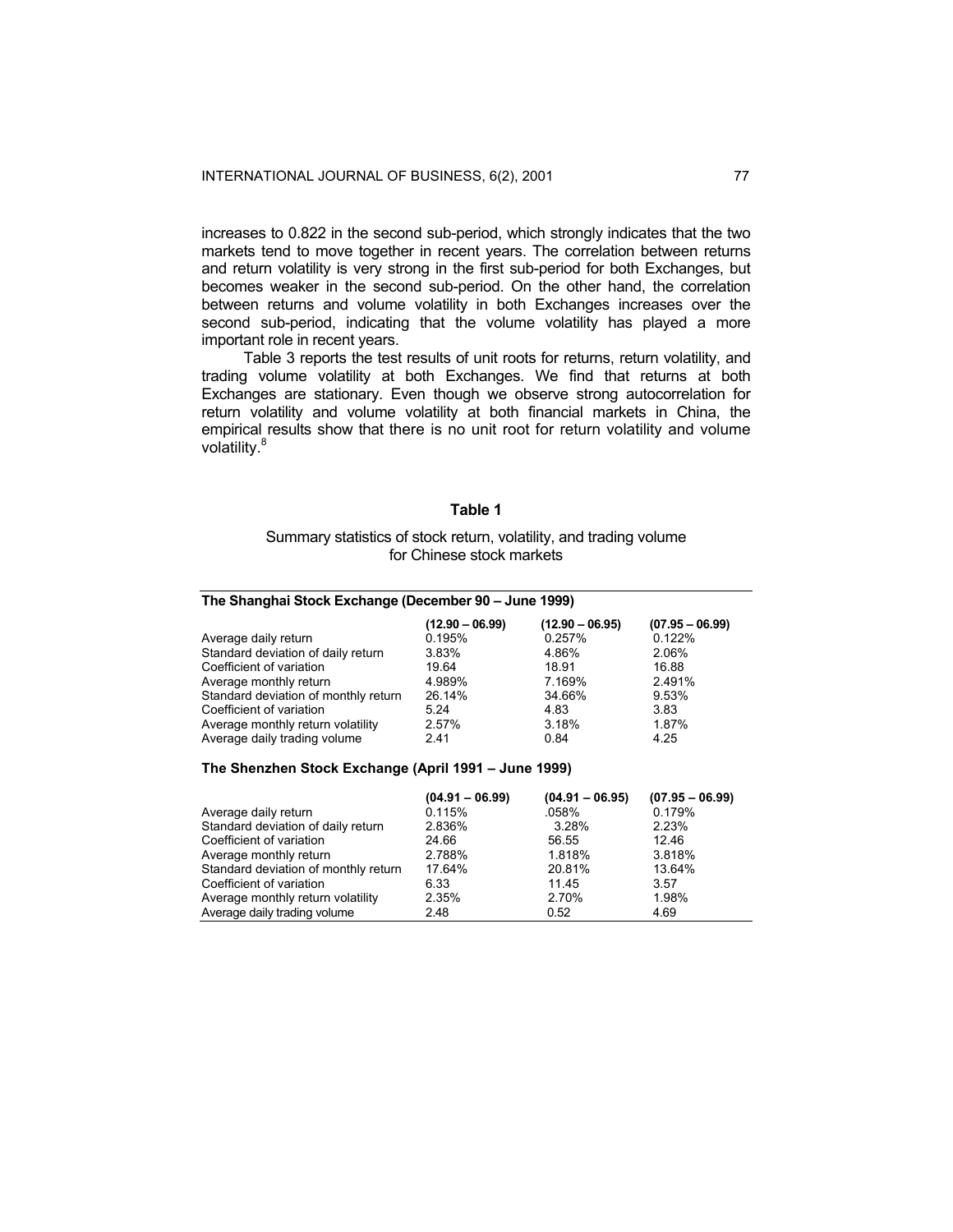| . .<br>. .<br>Ш |  |  |  |  |
|-----------------|--|--|--|--|
|-----------------|--|--|--|--|

| Correlations among stock return, volatility, and trading volume |  |
|-----------------------------------------------------------------|--|
| for Chinese stock markets (April 1991 – June 1999)              |  |

|                  | RET <sub>1</sub> | RET <sub>2</sub> | VOLA1    | VOLA2    | <b>VOLUME1</b>                                                  | VOLUME2        |
|------------------|------------------|------------------|----------|----------|-----------------------------------------------------------------|----------------|
| RET <sub>1</sub> | 1.000            |                  |          |          |                                                                 |                |
| RET <sub>2</sub> | 0.552            | 1.000            |          |          |                                                                 |                |
| VOLA1<br>0.638   | 0.638            | 0.190            | 1.000    |          |                                                                 |                |
| VOLA2 0.249      | 0.249            | 0.375            | 0.377    | 1.000    |                                                                 |                |
| VOLUME1          | 0.131            | 0.093            | 0.108    | 0.175    | 1.000                                                           |                |
| VOLUME2          | $-0.037$         | $-0.021$         | 0.033    | 0.160    | 0.502                                                           | 1.000          |
|                  |                  |                  |          |          | Correlations among stock return, volatility, and trading volume |                |
|                  |                  |                  |          |          | for Chinese stock markets (April 1991 - June 1995)              |                |
|                  | RET <sub>1</sub> | RET <sub>2</sub> | VOLA1    | VOLA2    | <b>VOLUME1</b>                                                  | <b>VOLUME2</b> |
| RET <sub>1</sub> | 1.000            |                  |          |          |                                                                 |                |
| RET <sub>2</sub> | 0.551            | 1.000            |          |          |                                                                 |                |
| VOLA1            | 0.676            | 0.242            | 1.000    |          |                                                                 |                |
| VOLA2            | 0.271            | 0.469            | 0.271    | 1.000    |                                                                 |                |
| <b>VOLUME1</b>   | 0.077            | 0.053            | - 0.234  | $-0.639$ | 1.000                                                           |                |
| VOLUME2          | $-0.163$         | $-0.228$         | $-0.146$ | $-0.050$ | 0.262                                                           | 1.000          |
|                  |                  |                  |          |          | Correlations among stock return, volatility, and trading volume |                |
|                  |                  |                  |          |          | for Chinese stock markets (July 1995 - June 1999)               |                |
|                  | RET <sub>1</sub> | RET <sub>2</sub> | VOLA1    | VOLA2    | VOLUME1                                                         | <b>VOLUME2</b> |
| RET <sub>1</sub> | 1.000            |                  |          |          |                                                                 |                |
| RET <sub>2</sub> | 0.822            | 1.000            |          |          |                                                                 |                |
| VOLA1            | 0.054            | 0.111            | 1.000    |          |                                                                 |                |
| VOLA2            | 0.044            | 0.219            | 0.906    | 1.000    |                                                                 |                |
| <b>VOLUME1</b>   | 0.289            | 0.382            | 0.495    | 0.462    | 1.000                                                           |                |
| VOLUME2          | 0.379            | 0.486            | 0.398    | 0.414    | 0.787                                                           | 1.000          |

RET1 is the monthly index return on the Shanghai Stock Exchange;

RET2 is the monthly index return on the Shenzhen Stock Exchange;

VOLA1 is the monthly index return volatility on the Shanghai Stock Exchange;

VOLA2 is the monthly index return volatility on the Shenzhen Stock Exchange;

VOLUME1 is the monthly trading volume volatility (Standard deviation of the logarithm of daily

trading volume) on the Shanghai Stock Exchange;

VOLUME2 is the monthly trading volume volatility (Standard deviation of the logarithm of daily trading volume) on the Shenzhen Stock Exchange.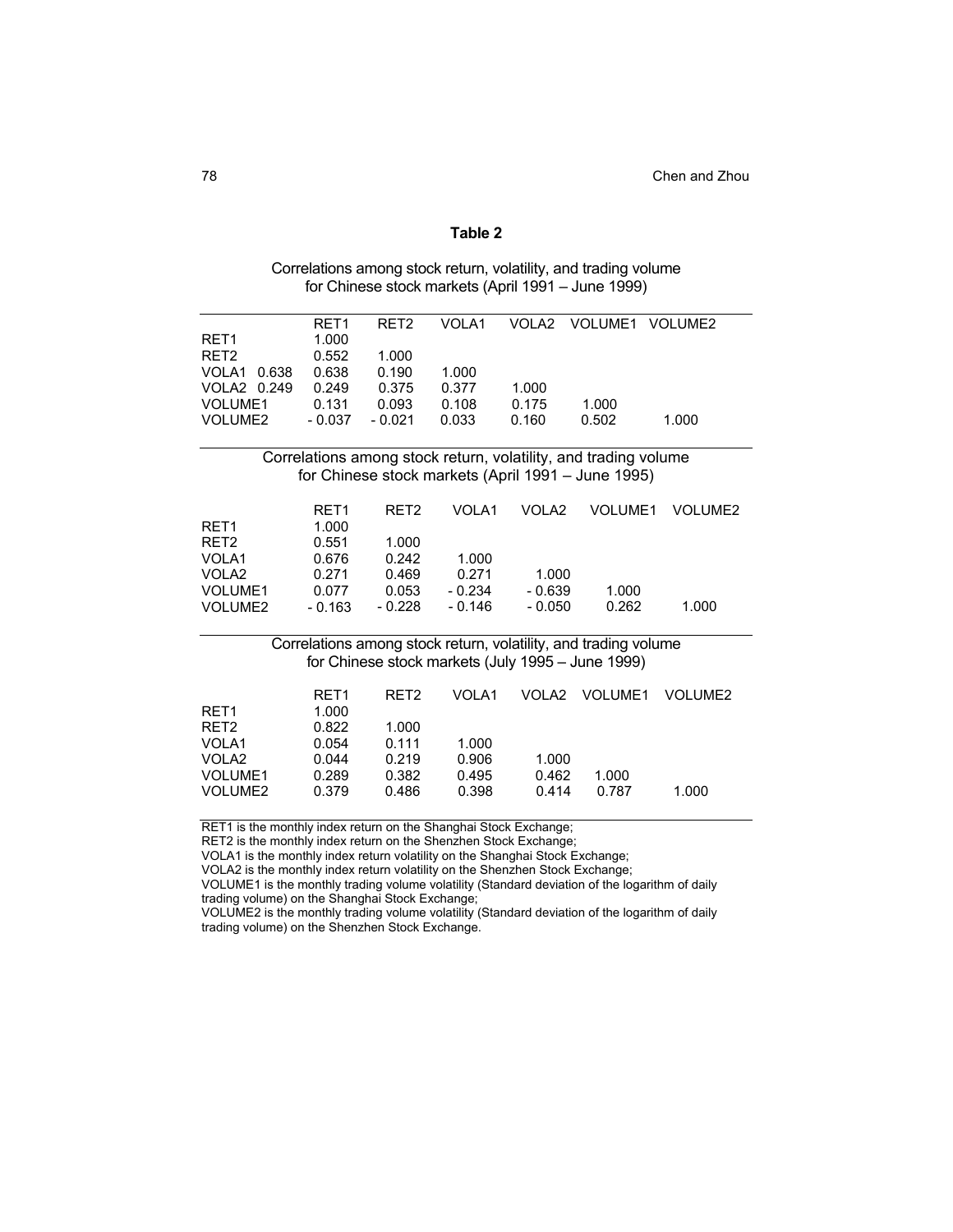We perform the unit root test on the stock index returns, stock return volatility, and trading volume volatility for the Shanghai and Shenzhen Stock Exchanges in China respectively, using the Dickey-Fuller test procedure:

$$
\Delta y_t = c + \alpha t + \beta y_{t-1} + \varepsilon_t,
$$

where c is a drift term, t is a time trend, and  $\Delta y_t$  is the first order difference of the series  $y_t$ .

The null hypothesis for the test of the existence of a unit root is  $H_0$ :  $\beta = 0$ versus the alternative Ha: *ß* < 0. The T-values are in parentheses.

|       |                | Shanghai Stock Exchange (December 1990 – June 1999) |                           |
|-------|----------------|-----------------------------------------------------|---------------------------|
|       | Monthly return | Monthly return volatility                           | Monthly volume volatility |
| ß     | $-1.066$       | $-0.791$                                            | $-0.458$                  |
|       | $(-10.57^*)$   | $(-8.07^*)$                                         | $(-5.71^*)$               |
| $R^2$ | 0.53           | 0.40                                                | 0.25                      |
|       |                | Shenzhen Stock Exchange (April 1991 – June 1999)    |                           |
|       | Monthly return | Monthly return volatility                           | Monthly volume volatility |
| ß     | $-0.751$       | $-0.717$                                            | $-0.736$                  |
|       | (-7.36*)       | $(-7.38^*)$                                         | $(-7.71^*)$               |
| $R^2$ | 0.36           | 0.37                                                | 0.39                      |

\*Significant at the 5% level.

We report the contemporaneous relationship among stock returns, volatility, and trading volume for both Chinese stock markets in Table 4. In contrast with the previous findings with the U.S. data at the aggregate level, we find a strongly positive contemporaneous relationship between stock returns and return volatility. This result is consistent with the Duffee's findings (1995) at the individual firm's level. The evidence may characterize the emerging market behavior where higher returns are accompanied by higher return volatility. Interestingly, the lagged returns are also positively related to return volatility at the Shenzhen Stock Exchange. In addition, we find that volume volatility and return volatility are positively correlated. The positive relationship is even stronger for the Shanghai Stock Exchange. This finding is consistent with our expectation that high volume volatility usually indicates high return volatility.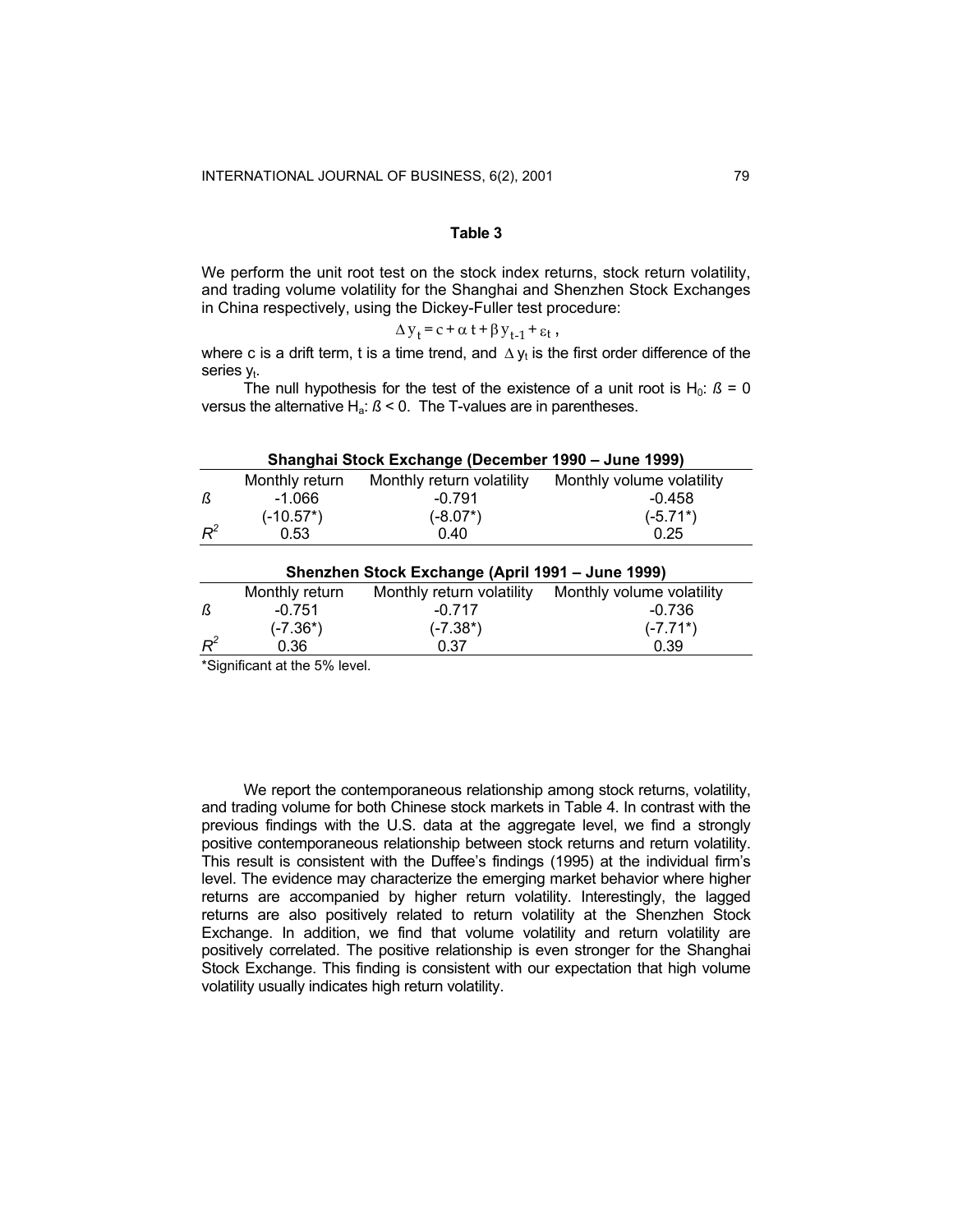We run the following regressions to investigate the contemporaneous relationship among stock returns, return volatility, and trading volume volatility for the Shanghai Stock Exchange and Shenzhen Stock Exchange:

$$
\ln (\sigma_t) = \beta_0 + \beta_1 R_{t-1} + \beta_2 \ln (v_t) + \mu_{2,t},
$$
 (6)

$$
\ln (\sigma_{t-1}) = \lambda_0 + \lambda_1 R_{t-1} + \lambda_2 \ln (v_{t-1}) + \mu_{3,t}, \qquad (7)
$$

where  $\sigma_t$  is the monthly return volatility measured by the standard deviation of daily returns within the month t,  $\mathbf{v}_t$  is the monthly volume volatility measured by the standard deviation of the logarithm of daily trading volumes in the month t,  $R_t$  is the index return in time t, and  $\mu_{2,t}$  and  $\mu_{3,t}$  are error terms. The T-values are in parentheses.

# **Shanghai Stock Exchange**

| (December 1990 - June 1999) |                 |                   |      |  |
|-----------------------------|-----------------|-------------------|------|--|
| $\mu_{0}$                   |                 | $\mu_{2}$         | Rʻ   |  |
| $-3.662$                    | $-0.009$        | 1.633             | 0.06 |  |
| $(-19.86*)$                 | $(-0.02)$       | $(2.47^*)$        |      |  |
| $\lambda_{0}$               | $\mathcal{A}_1$ | $\mathcal{A}_{2}$ |      |  |
| $-3.660$                    | 0.799           | 1.784             | 0.10 |  |
| $(-20.53^*)$                | $(2.30^*)$      | $(2.71^*)$        |      |  |

# **Shenzhen Stock Exchange**

| (April 1991 – June 1999)     |                   |               |      |
|------------------------------|-------------------|---------------|------|
| $\pmb{\beta}_0$              |                   |               | Rʻ   |
| $-3.977$                     | 1.131             | 0.451         | 0.10 |
| $(-34.29^*)$                 | $(3.30^*)$        | (0.91)        |      |
| $\lambda_{0}$                | $\mathcal{A}_{1}$ | $\lambda_{2}$ |      |
| $-4.049$                     | 1.292             | 0.506         | 0.12 |
| $(-34.31*)$<br>$\cdots$<br>. | (3.63*)<br>$-0.1$ | (1.05)        |      |

\*Significant at the 5% level.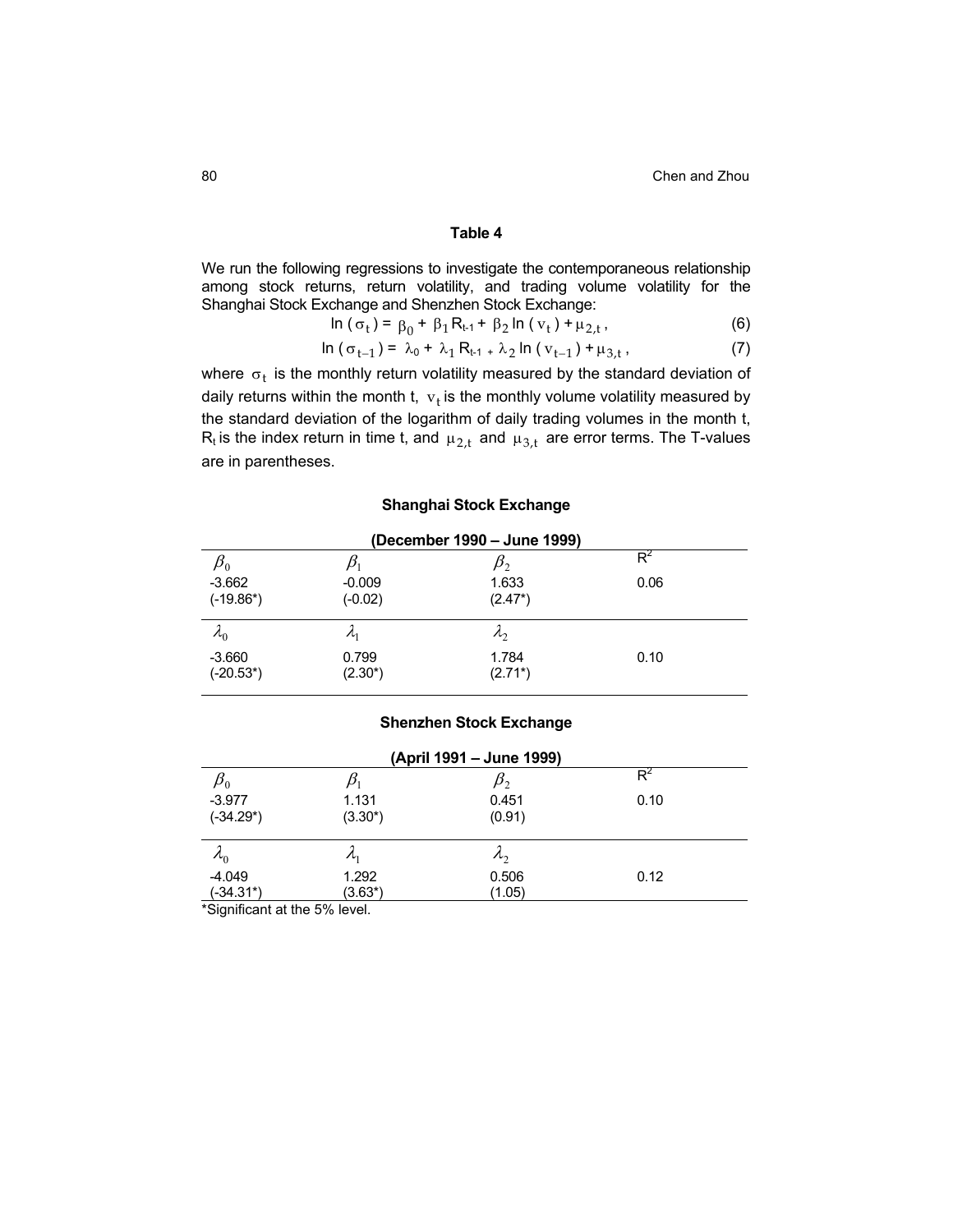We estimate a three variable VAR model using the "SURE" procedure. Let  $\mathrm{x_{t}}$ 

be 
$$
\ln\left(\frac{\sigma_t}{\sigma_{t-1}}\right)
$$
 and  $y_t$  be  $\ln\left(\frac{v_t}{v_{t-1}}\right)$ . The VAR model takes the form of

$$
x_{t} = c1 + \sum_{i=1}^{m1} \beta 1_{i} x_{t-i} + \sum_{i=1}^{n1} \delta 1_{i} y_{t-i} + \sum_{i=1}^{p1} \gamma 1_{i} R_{t-i} + \varepsilon 1_{,t}
$$
 (8)

$$
y_{t} = c2 + \sum_{i=1}^{m} \beta 2_{i} y_{t-i} + \sum_{i=1}^{n} \delta 2_{i} x_{t-i} + \sum_{i=1}^{p} \gamma 2_{i} R_{t-i} + \varepsilon 2_{i} t
$$
 (9)

$$
R_{t} = c_3 + \sum_{i=1}^{m3} \beta_{3i} R_{t-i} + \sum_{i=1}^{n3} \delta_{3i} x_{t-i} + \sum_{i=1}^{p3} \gamma_{3i} y_{t-i} + \varepsilon_{3,t},
$$
 (10)

where  $\sigma_t$  is the monthly return volatility measured by the standard deviation of daily returns within the month t,  $\mathbf{v}_t$  is the monthly volume volatility measured by the standard deviation of the logarithm of daily trading volumes in month t, *R <sup>t</sup>* is the index return in time t, and  $\varepsilon_{i,t}$  (*i* = 1,2,3) is an error term. With the Akaike's Final Prediction Error approach, we find that the optimal lags for n1 and p1 in (8), n2 and p2 in (9), and n3 and p3 in (10) are all equal to 1. We perform the causality test using the traditional F-test.

## **The Shanghai Stock Exchange**

|                          |               | (December 1990 - June 1999) |               |                             |               |               |
|--------------------------|---------------|-----------------------------|---------------|-----------------------------|---------------|---------------|
|                          | $\delta_{11}$ | $\gamma_{11}$               | $\delta_{21}$ | $\gamma_{21}$               | $\delta_{31}$ | $\gamma_{31}$ |
|                          | 0.270         | 0.223                       | 0.108         | $-0.348$                    | 0.078         | $-0.040$      |
| F-value                  | $(4.13^*)$    | (0.56)                      | $(6.07^*)$    | $(4.35^*)$                  | $(4.98*)$     | (0.57)        |
|                          |               | (December 1990 - June 1995) |               |                             |               |               |
|                          | $\delta_{11}$ | $\gamma_{11}$               | $\delta_{21}$ | $\gamma_{21}$               | $\delta_{31}$ | $\gamma_{31}$ |
|                          | 0.274         | 0.215                       | 0.058         | $-0.340$                    | 0.090         | $-0.042$      |
| F-value                  | (1.01)        | (0.27)                      | (2.17)        | (3.83)                      | (3.04)        | (0.16)        |
| (July 1995 – June 1999)  |               |                             |               |                             |               |               |
|                          | $\delta_{11}$ | $\gamma_{11}$               | $\delta_{21}$ | $\gamma_{21}$               | $\delta_{31}$ | $\gamma_{31}$ |
|                          | 0.319         | 1.003                       | 0.364         | $-1.437$                    | 0.055         | $-0.045$      |
| F-value                  | $(5.15^*)$    | (1.88)                      | (7.06*)       | (3.72)                      | (2.58)        | (2.39)        |
|                          |               |                             |               |                             |               |               |
|                          |               |                             |               | The Shenzhen Stock Exchange |               |               |
| (April 1991 – June 1999) |               |                             |               |                             |               |               |

|         | $\mu$ pul 1991 – Julie 1999) |          |          |          |                    |          |  |
|---------|------------------------------|----------|----------|----------|--------------------|----------|--|
|         |                              | $v_{11}$ | $O_{21}$ | $v_{21}$ | $\mathcal{O}_{21}$ | $v_{31}$ |  |
|         | 0.297                        | 0.307    | 0.213    | $-0.357$ | 0.050              | 0.038    |  |
| F-value | $(7.60^*)$                   | (0.80)   | (6.97*)  | (1.60    | (4.09*)            | .48)     |  |
|         |                              |          |          |          |                    |          |  |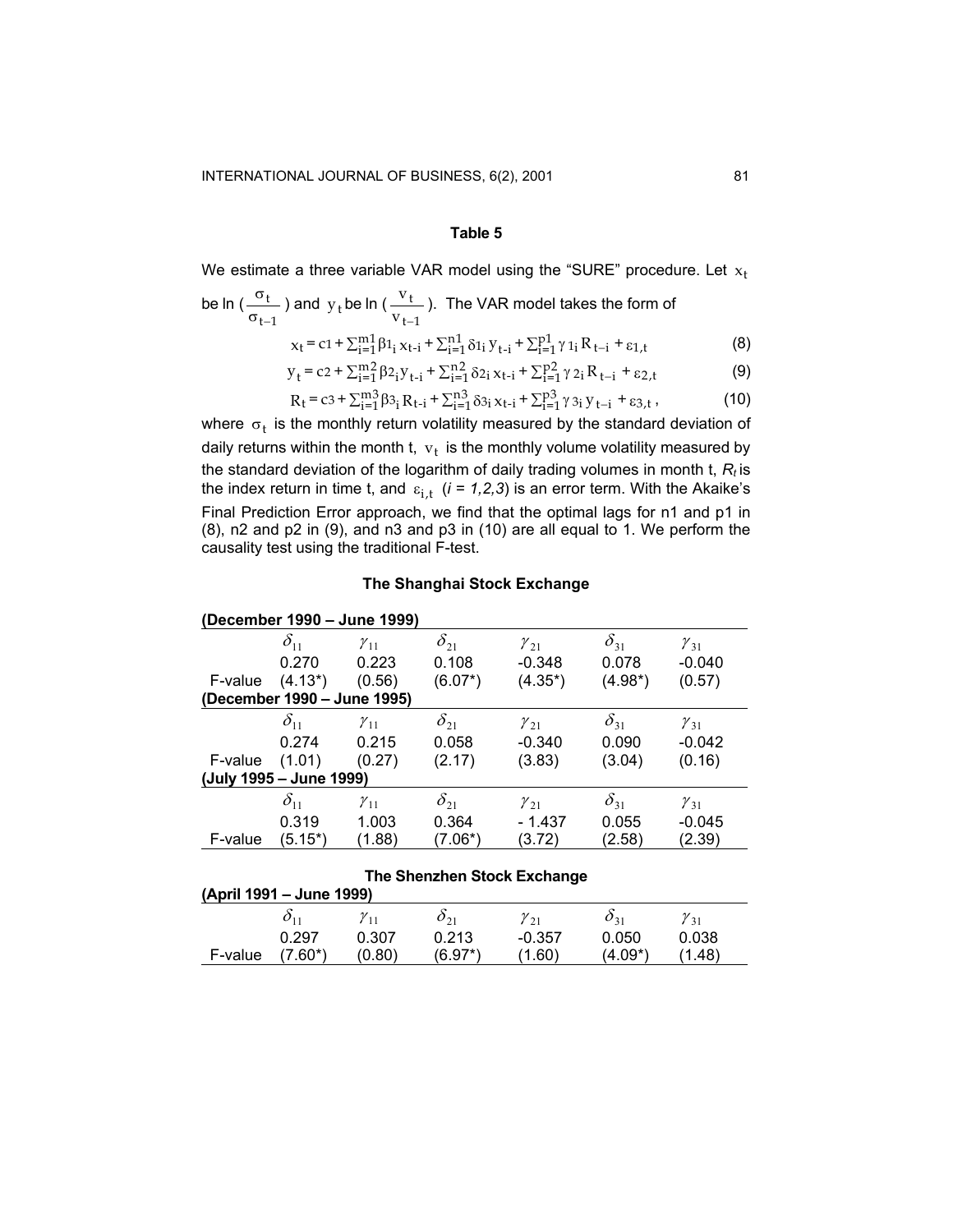|         | (April 1991 – June 1995)     |               |               |               |               |               |  |
|---------|------------------------------|---------------|---------------|---------------|---------------|---------------|--|
|         | $\delta_{11}$                | $\gamma_{11}$ | $\delta_{21}$ | $\gamma_{21}$ | $\delta_{31}$ | $\gamma_{31}$ |  |
|         | 0.236                        | 0.037         | 0.106         | $-0.480$      | 0.081         | 0.086         |  |
| F-value | (1.52)                       | (0.01)        | (1.62)        | (2.21)        | $(4.23^*)$    | (2.37)        |  |
|         | (July 1995 – June 1999)      |               |               |               |               |               |  |
|         | $\delta_{11}$                | $\gamma_{11}$ | $\delta_{21}$ | $\gamma_{21}$ | $\delta_{31}$ | $\gamma_{31}$ |  |
|         | 0.357                        | 1.121         | 0.468         | $-0.521$      | 0.071         | $-0.095$      |  |
| F-value | (10.22*)                     | $(5.85*)$     | $(8.55*)$     | (0.77)        | (3.23)        | (2.12)        |  |
|         | *Significant at the 5% level |               |               |               |               |               |  |

**Table 5 (Continued)** 

Significant at the 5% level.

Table 5 presents empirical evidence of the causality relationship among returns, return volatility, and trading volume volatility.<sup>9</sup> We first find that the optimal lags for return volatility and volume volatility in (8) and (9) are 2 (i.e., m1<sup>\*</sup>=m2<sup>\*</sup>=2) and the optimal lags for the remaining variables in the three variable VAR model are 1 (i.e.,  $m3^*$ =ni\*=pi\*=1, i=1,2,3) for both Chinese stock markets over the entire period and two sub-periods. We then find that volume volatility causes return volatility because most of the estimated coefficients associated with the lagged volume volatility,  $\delta_{11}$ , are significant. Higher volume volatility causes higher return volatility since all the estimated coefficients are positive. This result seems to indicate that higher volume volatility over this period increases the risk in the stock market, causing higher stock return volatility nest period. Stock returns do not seem to affect return volatility directly as five out of six estimated coefficients,  $\gamma_{11}$  s are insignificant.

Symmetrically, we find that return volatility causes volume volatility as well. Four out of six estimated coefficients associated with the lagged return volatility,  $\delta_{21}$ , are significant. As expected, higher return volatility causes higher volume volatility because all the estimated coefficients are positive. This result further suggests that there exist a bi-directional causality between return volatility and volume volatility.

Interestingly, we further find that returns affect trading volume volatility at the Shanghai Stock Exchange, but not at the Shenzhen Stock Exchange. All the estimated coefficients,  $\gamma_{21}$ , are negative. This seems to indicate that higher returns tend to lower trading volume volatility. Significant news and events in China usually cause volume volatility. High return periods are usually characterized by good news, causing less fluctuation in trading volume.

Finally, we find that stock returns are directly affected by return volatility, but not volume volatility. Higher return volatility causes higher stock returns as the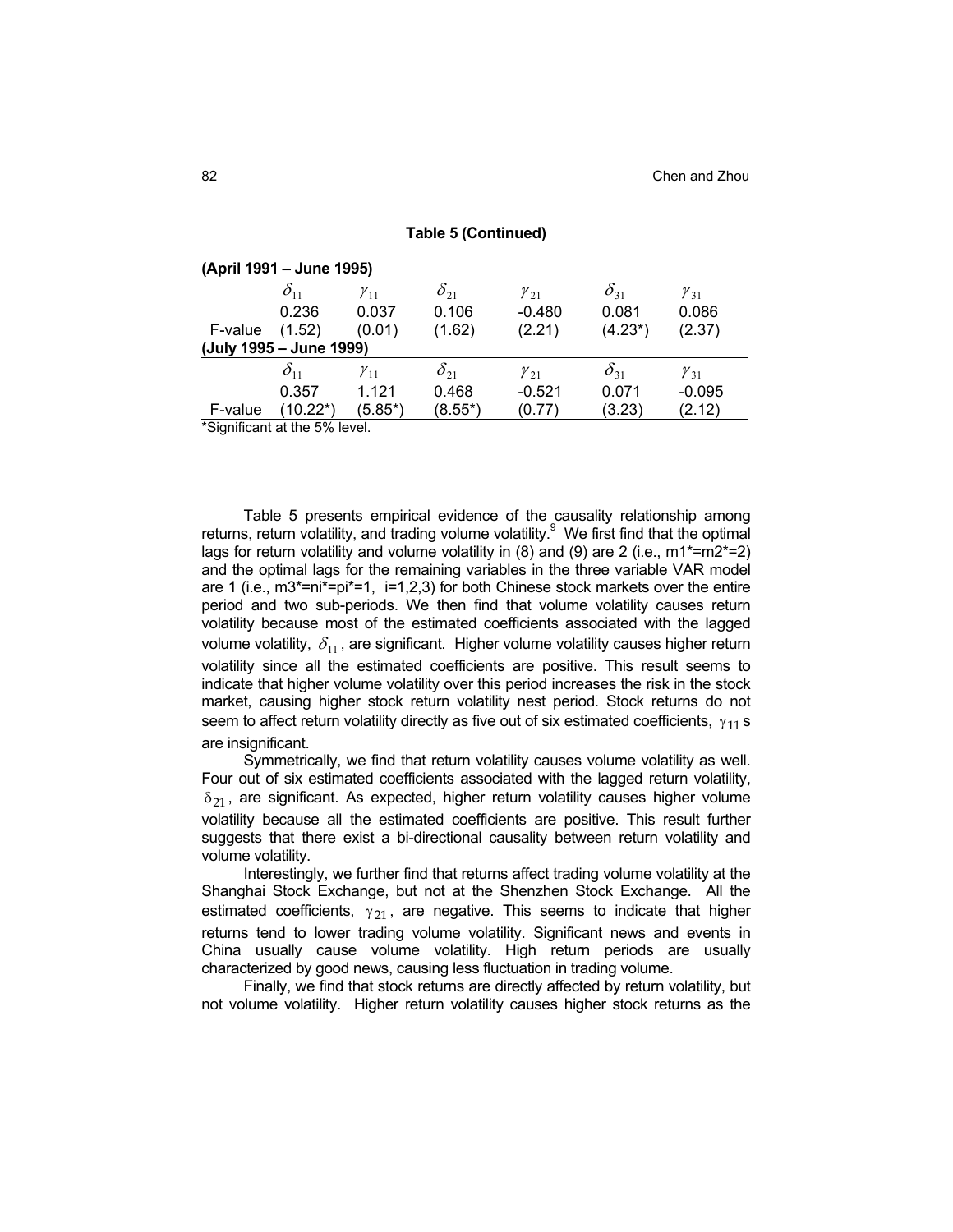estimated coefficients associated with the lagged return volatility,  $\delta_{31}$  s, are all positive and generally significant. This finding is consistent with the time-varying risk premium hypothesis that higher volatility increases the risk of holding stocks. Therefore, prices should fall and returns should rise.

In order to make sure that the results in Table 5 are valid, we check the correlation among the residuals from the VAR model. We find that the correlation coefficients range from –0.10 to 0.18, which is not significant at the 5% significant  $level<sup>10</sup>$ 

We report the linkage between stock returns, return volatility, and trading volume volatility at the Shanghai Stock Exchange and the Shenzhen Stock Exchange in Table 6. We find that the estimated coefficient between returns is 0.831, which is a very high level. This indicates that returns in the two markets are highly correlated. The estimated coefficient between return volatility is 0.725. It also indicates a strong linkage between return volatility at the two Exchanges. Surprisingly, the trading volume volatility at the two Exchanges is highly correlated as well, for the estimated coefficient is 0.481. Therefore, we conclude that there exists a strong linkage between the Shanghai Stock Exchange and the Shenzhen Stock Exchange in terms of returns, return volatility, and volume volatility.

## **VI. CONCLUSIONS**

This paper examines three important issues related to the relationship among stock returns, volatility, and trading volume using the most recent Chinese stock market data. First, we examine the behavior of stock returns, volatility, and trading volume volatility. Second, we investigate the contemporaneous and causality relationship among stock returns, volatility, and trading volume at the Shanghai and Shenzhen Stock Exchanges over the period from the beginning of the stock markets in December 1990 (April 1991) to June 1999. Finally, we examine the linkage between the Shanghai Stock Exchange and the Shenzhen Stock Exchange.

We find that monthly return volatility and trading volume volatility exhibit strong autocorrelation. However, further empirical tests reject the existence of unit roots. Monthly returns do not exhibit autocorrelation for the Shanghai Stock Exchange Index. In contrast with the previous findings with the U.S. data at the aggregate level, we find a strongly positive contemporaneous relationship between returns and volatility for both Chinese stock markets, which is consistent with the previous findings at the individual firm's level. The simultaneous relationship between return volatility and volume volatility is also positive.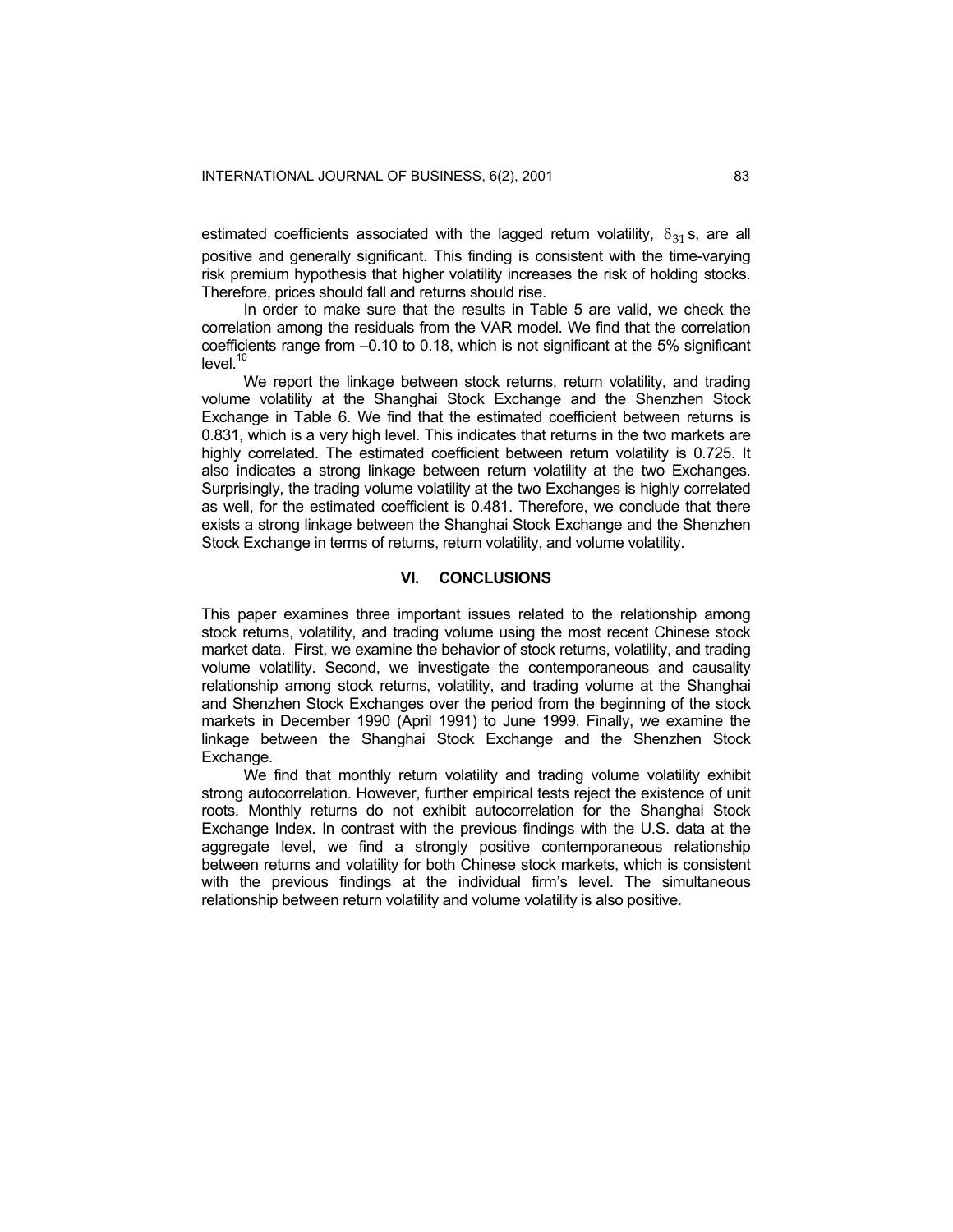To check for linkage between two time series,  $S_t$  and  $Z_t$ , we run a regression of  $Z_t$ on *St* and check if the estimated coefficient, β , is significant. To be more exact, we run the following regression of

$$
S_t = \alpha + \beta z_t + \varepsilon_t, \qquad (13)
$$

and test if  $\beta$  is significant. In this study, we check the linkage between stock index returns in the Shanghai and Shenzhen Stock Exchanges in China. The same relationship is examined between return volatility and volume volatility for the two Exchanges. T-values are in parentheses.

## **Monthly Returns between Shanghai and Shenzhen Stock Exchanges (April 1991 – June 1999)**

| د، | 0.831             |
|----|-------------------|
|    | $(6.53*)$<br>0.31 |
|    |                   |

# **Monthly Returns Volatility between Shanghai and Shenzhen Stock Exchanges (April 1991 – June 1999)**

| w | 0.725      |
|---|------------|
|   | $(3.90^*)$ |
| − | 0.14       |

## **Monthly Volume Volatility between Shanghai and Shenzhen Stock Exchanges (April 1991 – June 1999)**

| د، | 0.481              |  |
|----|--------------------|--|
|    | $(5.32^*)$<br>0.23 |  |
| n- |                    |  |

\*Significant at the 5% level.

With a three variable VAR model, we further find that return volatility causes stock returns at both Chinese stock markets. Higher return volatility tends to cause higher returns, which is consistent with the time-varying risk premium hypothesis. There exists a bi-directional causality between return volatility and volume volatility. Higher return volatility increases volume volatility and vise versa. Interestingly, we also find that returns do not cause return volatility directly at both Chinese stock markets, but instead affects trading volume volatility at the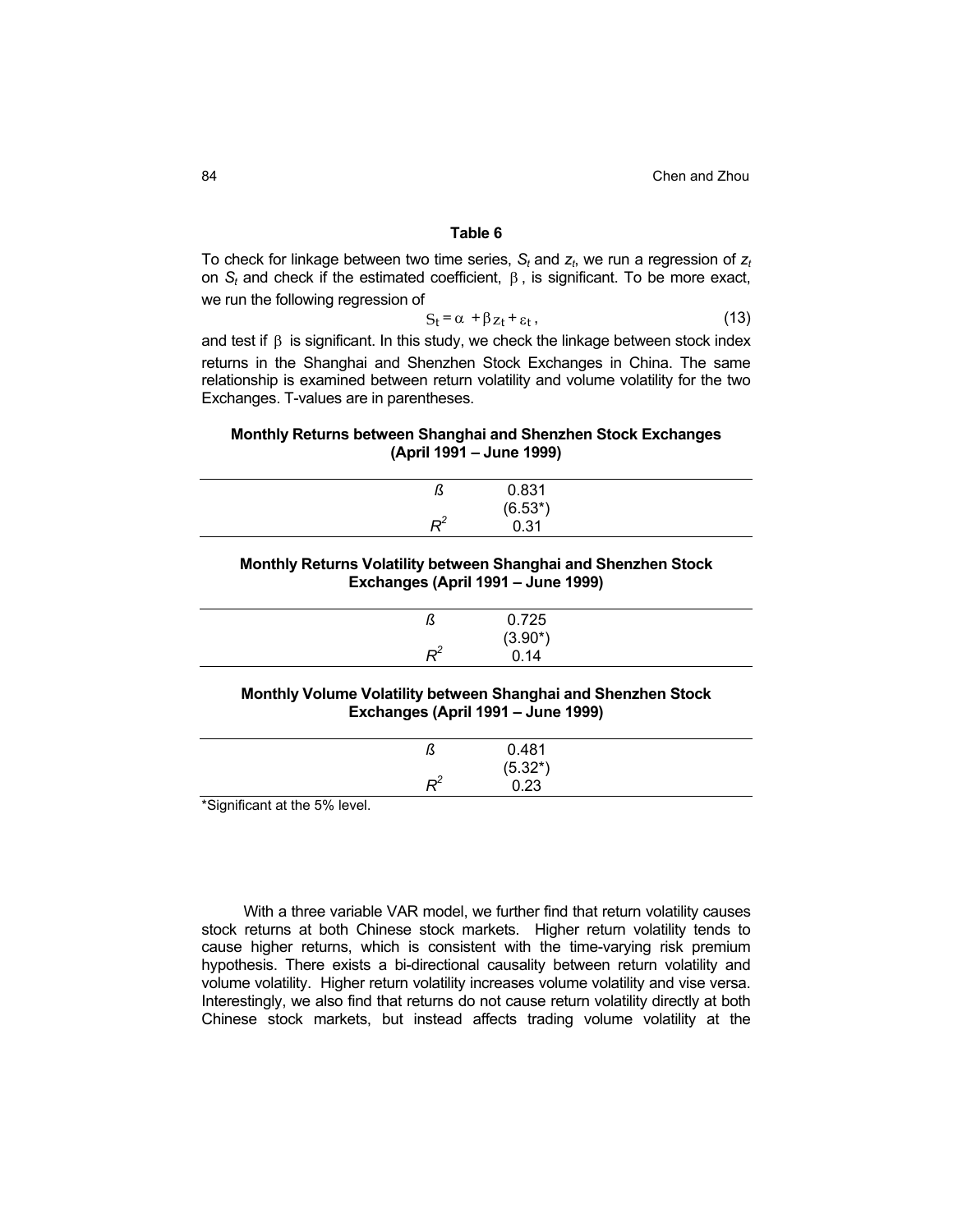Shanghai Stock Exchange. Finally, we find a strong linkage between the Shanghai Stock Exchange and the Shenzhen Stock Exchange in terms of returns, return volatility, and volume volatility.

# **ACKNOWLEDGMENTS**

This paper has benefited from comments by Hung-Gay Fung, Goufu Zhou, and participants at the 2000 Greater China Conference in St. Louis.

# **NOTES**

- 1. Chinese stock markets were established between late 1990 and early 1991. These emerging markets were very volatile. Monthly returns, on one occasion, exceeded 170% while the monthly volatility was as high as 25%. Therefore, the traditional approximation using the logarithm of relatives for index returns is not appropriate in this case.
- 2. Most of previous studies use different methods to estimate the market volatility. For example, Duffee (1995) uses the square root of the sum of squared daily returns within the month, while French, Schwert, and Stambaugh (1987) consider additional first- order autocorrelation in daily returns. Chen, Cuny, and Haugen (1995) use implied volatility estimated from S&P 500 index options.
- 3. Most research has shown that return volatility and volume volatility are autocorrelated. Therefore, checking for stationarity is a necessary step to start the analysis. See Duffee (1995), for example.
- 4. Since return volatility and trading volume volatility are both strongly autocorrelated the log relative transformation is appropriate.
- 5. This procedure is similar to a pre-whitening process. Any effect thereafter should be caused by other factors.
- 6. In determining the optimal lag of  $n1^*$  (later  $p1^*$ ), we still use FPE, the Akaike's information criterion similar to (11) by adjusting the parameter k. For more detailed discussion on this technique, see Zhou (1997).
- 7. You need to adjust the degrees of freedom.
- 8. Since returns, return volatility, and volume volatility for both Exchanges are stationary, we don't need to examine the cointegration among these variables.
- 9. We only report the coefficients that are associated with causality tests. The full set of the estimated coefficients in regressions  $(7) - (9)$  is available from the authors.
- 10. The squired correlation coefficient multiplied by the number of observations is approximately a Chi-Squire distribution with one degree of freedom. The critical value is 3.831.